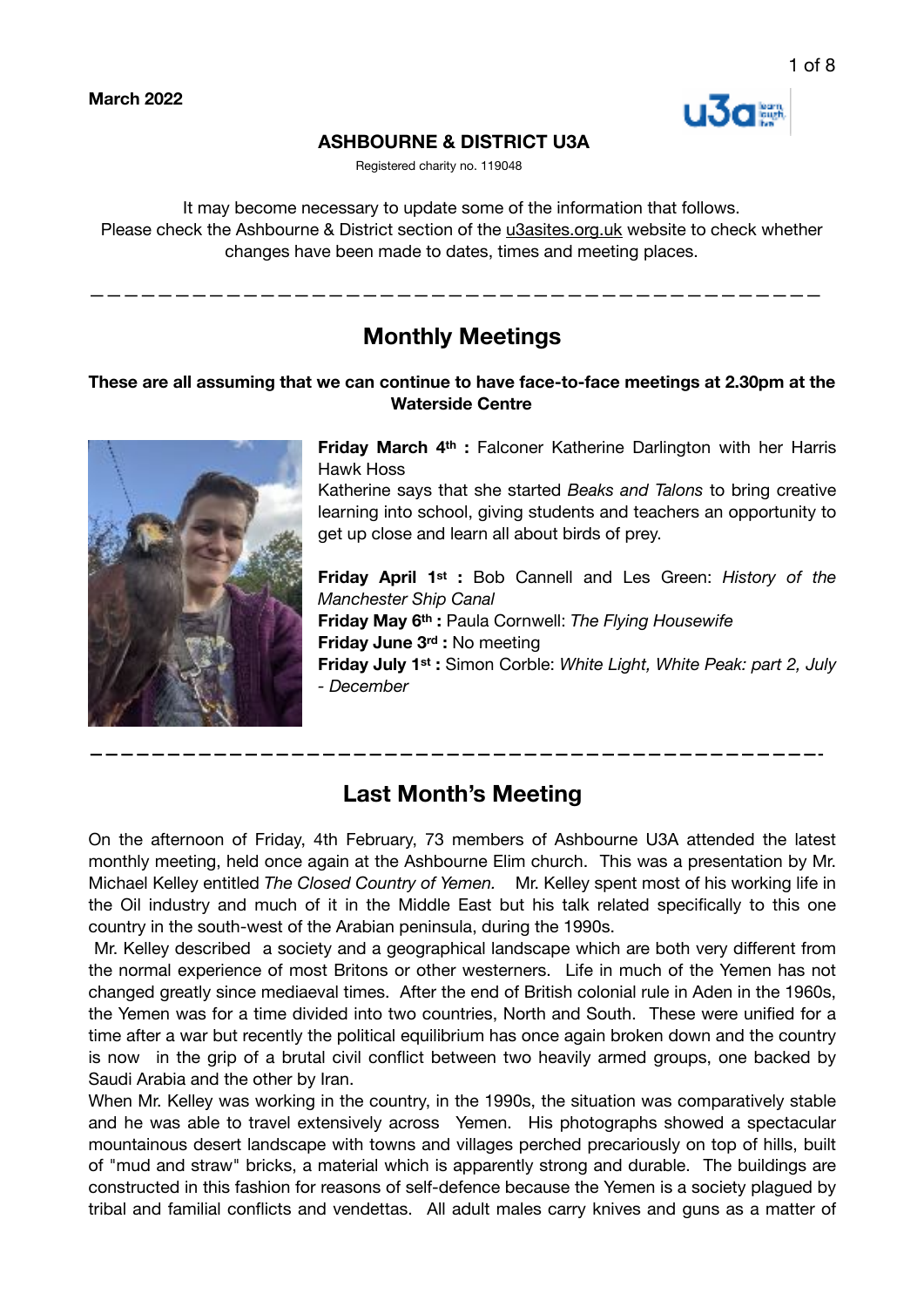routine. Kidnapping is a commonplace hazard and Mr. Kelley had to travel with an armed escort at all times. He also had a frightening "run- in" with the authorities while trying to investigate the murder of several Europeans, and had to leave the country without delay. However he clearly found his time in the Yemen interesting and stimulating and he painted a vivid picture of the life and geographical appearance of this isolated country.

 The next meeting of Ashbourne U3A will be held on **Friday, 4th March,** at the same location and time, **2.30pm.**

Philip Aitchison

# **BADMINTON**

# **Proposal for a New Group**

——————————————————————————————————————————-

Before the pandemic, plans were being made to try to establish a Badminton Group. Now seems the right time to revive that project. Would any member interested in establishing such a group? Please contact Peter Worboys at p.worboys@outlook.com. If there is sufficient interest, further enquiries will be made. The probability is that regular court times will have to be arranged at The Leisure Centre, & participating members would share the hire cost, but that necessitates sufficient members willing to commit to play fairly regularly.

Peter Worboys

# **Group Meetings**

——————————————————————————————————————————-

#### **ART APPRECIATION**

I am contemplating organising a visit to the **Manchester Art Gallery** for our **March** meeting. Whether this will take place or not will depend on numbers expressing an interest. Otherwise, we will hold a meeting at the Mayfield Memorial Hall at 2-00pm on the 23rd March involving a presentation about Russian realist painters, and/or possibly a DVD. Members will be notified by Beacon nearer the time. Contact John Barnett email: j.r.barnett@reading.ac.uk or Tel: 07503152610.

John Barnett

#### **ART- LEARN TO PAINT**

The summer term will be **26th April to 28th June.** Jean Ross

#### **BEGINNERS' BRIDGE**

The last of this session of weekly classes on **Monday** afternoons will be on **21st March**, after which we shall take a break until, hopefully the beginning of October.

I look forward to welcoming everyone back again later in the year and any other person who may wish to join us.

Pat Dixon

#### **CANASTA**

Now that Covid restrictions have been lifted it was lovely to see so many at our last session at Wyaston. Twenty two members attended and we welcomed two new players from Uttoxeter U3A. Our next session will be on **23rd February** and **every two weeks** until the end of **July**. Sue Carpenter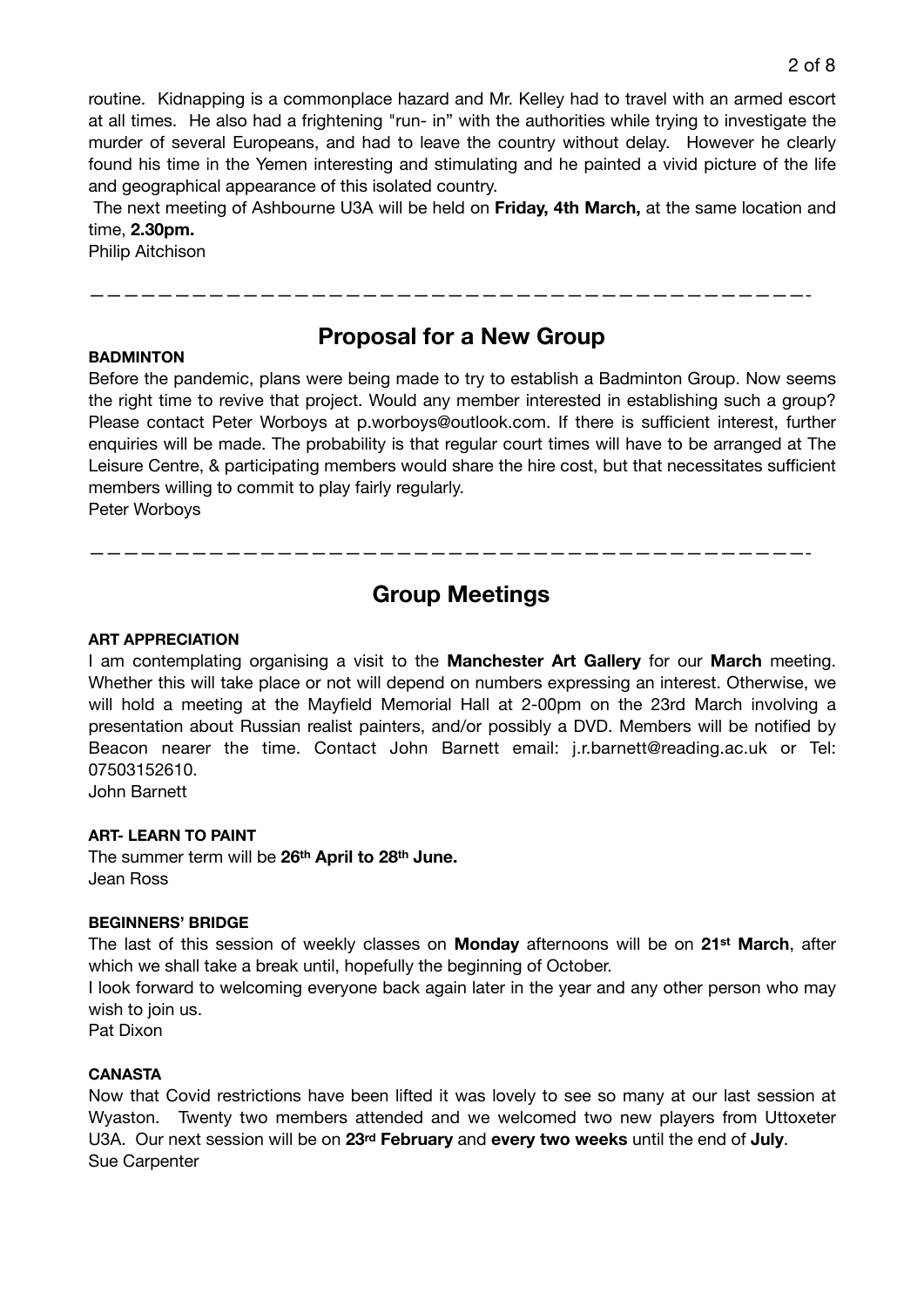# **CHATTER**

The Chatter Group met for the first time on 10<sup>th</sup> February and everyone enjoyed the opportunity to be out and chatting together in person! The next meeting will be on **Thursday 10th March** at **10.30am** again at **the Gallery Café, Lower St. John Street.** I have arranged for us to meet on the first floor so only one flight of stairs!

Mark makes us very welcome and offers delicious cakes and tea cakes plus the opportunity to look at all the lovely paintings. It will be for the group to decide where we meet in April. It could be a different venue for coffee or perhaps lunch. Space is limited so do please let me know if you would like to come.

Also, if you have to cancel, it would be helpful to know in case other members wish to come along. I look forward to seeing you.

Sheila Allen

# **CHOIR**

Calling all Gentlemen:

The choir would like to recruit new gentlemen members. Of course ladies, particularly altos are welcome too. So come on boys, give us a go, its great fun and good for your health too.

During the close we have bought some new music, thanks to the generous donations from the Better Derbyshire Dales fund and our late dear friend, Andrew Brown Jackson.

The choir sings a wide variety of music including songs from the shows, traditional and folk songs and popular classics. The atmosphere is nice and relaxed with a break for tea, biscuits and a natter and is quite a social occasion. We have a mix of singers from beginners to the experienced, but the most important thing is that everyone feels they can contribute and everyone feels comfortable and enjoys themselves.

We meet **every other Thursday** with the next practices on **March 3rd, 17th and 31st at Wyaston Village hall at 2.00pm.** 

Contact Martin Winfield 01335 346278

#### **CRAFT**

Our meeting on **Friday 18th March** will be at **Wyaston Village Hall from 2 - 4pm** when we shall be making some Easter decorations. Please look at the Links section of the Craft page on the website to see what materials you need to bring. Don't forget to bring a mug.

Any queries please contact Jill.

Jill Smith

#### **CREATIVE WRITING**

It's good to see that many groups are getting back to normal, fingers crossed that this situation continues. We wrote this month about songs we like and dislike. How odd it is to find out that some songs that one person really likes are hated by others.

As a 'by the way' I would like to say how much I enjoyed the speaker this month and his talk plus pictures of *The Yemen*. This was a complete eyeopener to me and, judging by comments from people in the hall, to many others, too.

Pat Hall

#### **CURRENT AFFAIRS**

The *James Webb Space Telescope* was the subject of Martin Wilson's presentation at our February meeting. This is mind-boggling stuff which Martin dealt with in beautifully illustrated bitesize chunks leaving us that important bit better equipped to understand the exciting news from space we're likely to hear very soon. This was our final Zoom meeting. On **Thursday 10th March**  we'll meet face to face once again in **Mayfield Memorial Hall** starting at **10am** when Bob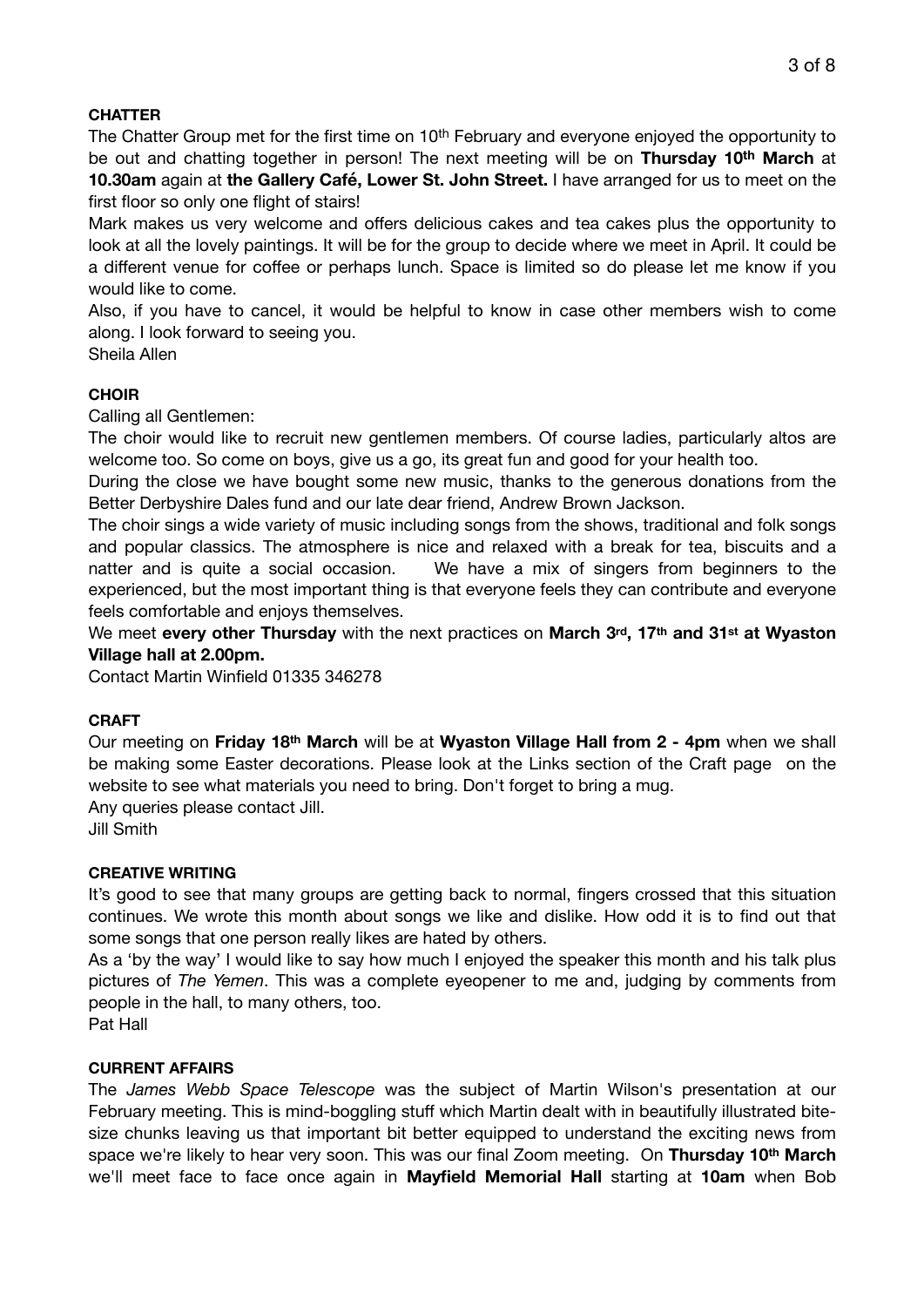Hodgson will talk about his experiences in his career as economic consultant to foreign governments and the World Bank..

David Holt

# **CYCLING**

Seven cyclists enjoyed a sunny but cold ride, made harder by the wind (which seemed to be against us most of the way). The ride was interrupted by a rogue cloud dumping hail on to us. After missing another shower while we were having lunch in the Waterloo Inn at Biggin, the return ride was uneventful.

The next ride will be on the **10th March** starting at **Minninglow car park,** with lunch at The Sycamore Inn at Parwich. See the u3a website for further details.

Doug Billings

# **DISCO DANCING**

Thank you to those who came to our first Disco last month. I hope everyone enjoyed themselves. We are now looking forward to our next evening which will be held on **Friday 25th March at 7.30 pm at Wyaston Village Hall.**



As in February, the cost will be £5.00 per person, and you will need to bring any drink & refreshments you would like to consume.

If you are interested in coming, please email me at triciabarclay@hotmail.com or ring me on 07702 382709.

Tricia Barclay (Veteran Disco Dancer)

# **FAMILY HISTORY**

We meet on the **second Thursday of the month at 2.30pm,** and for the time being we are continuing to meet on **Zoom**. We actually find that Zoom works very well for the group, as all members can share their screen with everyone else, and show everyone how to do certain searches.

Our next meeting will be on **Thursday 10th March.** Some months we also have a DNA workshop, run by Sheila, where she shows us how to make sense of our DNA results, and how to find members of our family through our DNA.

For more information about the group please contact me via the blue envelope on the website or by email to tiano121@btinternet.com or leave a voice message on 079 9981 7759. Vivien Tiano

#### **FRENCH**

For the time being we are still meeting on **Zoom**. Most members of the two groups seem happy to continue on Zoom for now. The improvers meet on the **1st and 3rd Mondays** of the month, and the advanced group on the **2nd and 4th Mondays**. The advanced group has started to read a new book, a book of short crime stories *Arsène Lupin, Gentleman Cambrioleur*

There is room for new members in both groups.

For more information about the groups please contact me via the blue envelope on the website or by email to tiano121@btinternet.com or leave a voice message on 079 9981 7759. Vivien Tiano

#### **GARDENS**

Organisers Patti Green 07720 812278 sidewaysw@aol.com and Sue Dandy 01335 345157.

Confirmation of date for Dunham Massey visit: **Monday 25th April 2022.** Spring Flowers. Depart **09.30** Back in Ashbourne about 5pm. Comfort breaks. National Trust free entry, non-members £7.60. Transport estimated £18 tbc. House, gardens and parkland walk. Please re-confirm your interest for this date to Patti Green.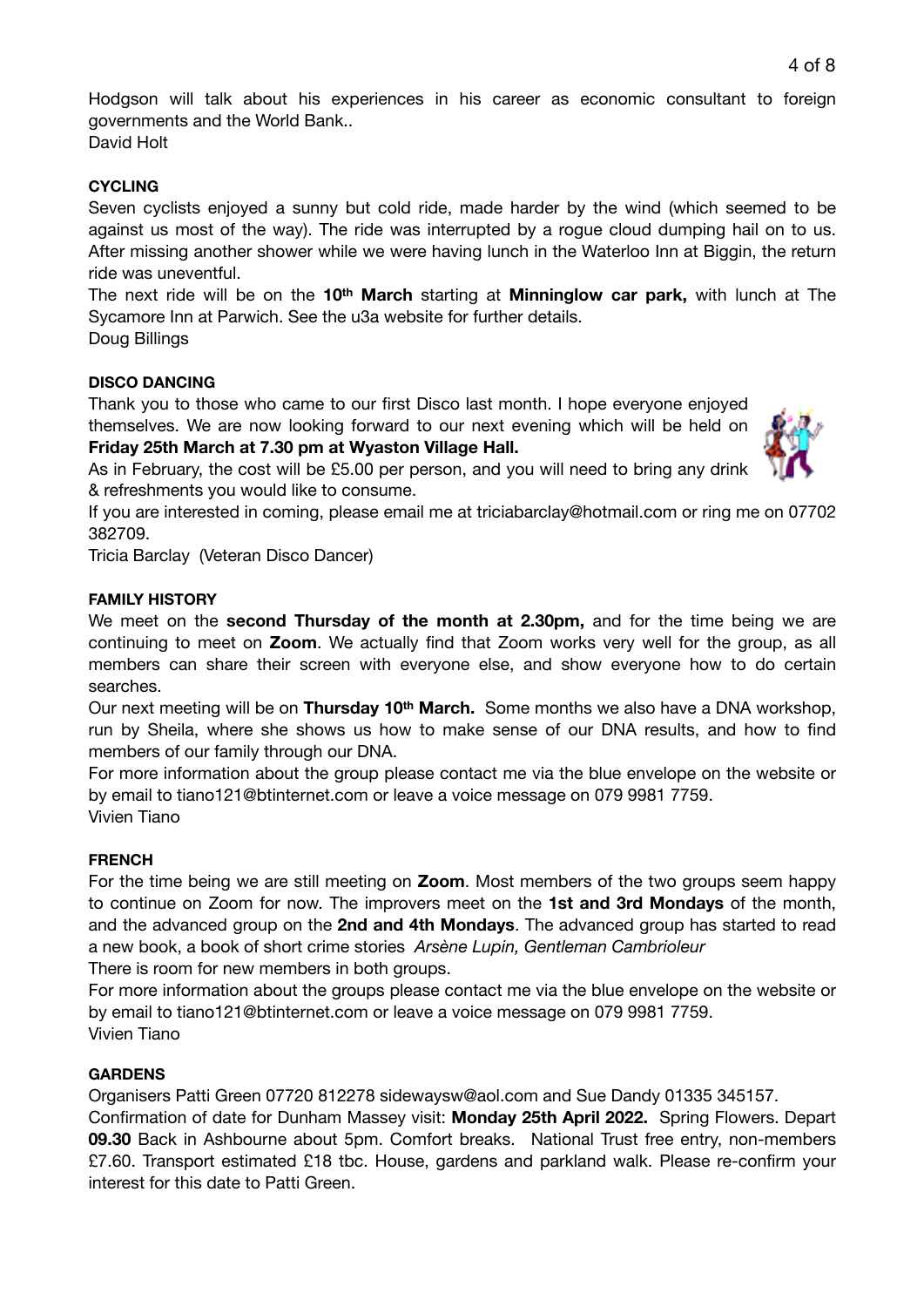5 of 8

**19th March:** Cascades, Bonsall, Matlock DE4 2AH, 12- 4pm;

**26th March:** Chevin Brae, Milford, DE56 0QH, 1- 5pm;

**13th April:** 334 Belper Road, Stanley Common, 12 - 4pm.

**18th April:** Burrows Green, Brailsford, 11- 4pm;

**24th April:** Elvaston Castle walled gardens.

**18th May:** We are considering a visit to Morton Hall Gardens in Redditch. This is a private garden tour plus a quiche lunch included at £15pp coach extra. If you are interested please contact Patti Green

#### **GERMAN**

The combined improvers and intermediate German group continues to go from strength to strength and at the moment we are concentrating on the German attitude to the EU and the euro. This is part of our *Willkommen* course which is proving to be quite challenging but very rewarding. After our cup of coffee and chat, we turn our attention to our detective novel *Des Spielers Tod* which everyone is enjoying. We have been meeting on **Zoom** since the middle of January but from the **8th March** hope to return to face to face meetings in **Wyaston Village Hall**. The ad hoc basic German grammar group is also making excellent progress and will continue with **Zoom** meetings for the time being. We are always happy to welcome new members and more information can be obtained from Rhona Hunt via the blue envelope.

Rhona Hunt

# **HIKING**

**Tuesday March 22nd** we will be walking from **Upper Hulme starting at 9.30.** Parking is either in the roadside lay-by, opposite the Roaches tea room or in the small private car park there where you can park all day for £2 in an honesty box (SK006361). The walk will include The Roaches and Lud's Church and is about 9.5 miles. (This is not the Roaches route which we walked in September 2019). Please let Judy know of your intention to walk. Judy Harrison

#### **LANDSCAPE HERITAGE**

The next meeting will take place on **18th March at 10.30am in St Oswald's Church Centre** (School Lane, Ashbourne DE6 1AN). Tony Stephens will give an illustrated talk on his research into the historic location of Ashbourne's town centre. All members welcome. Pamela Boura

#### **NATURAL HISTORY**

We meet once a month, usually, but not always, on the morning of the **3rd Thursday.** This month's trip is to the **Birdwatching Centre at Egleton on Rutland Water.** New members welcome, see the Natural History page of the website for further details or call me 07968 310255. Sheila Crawley

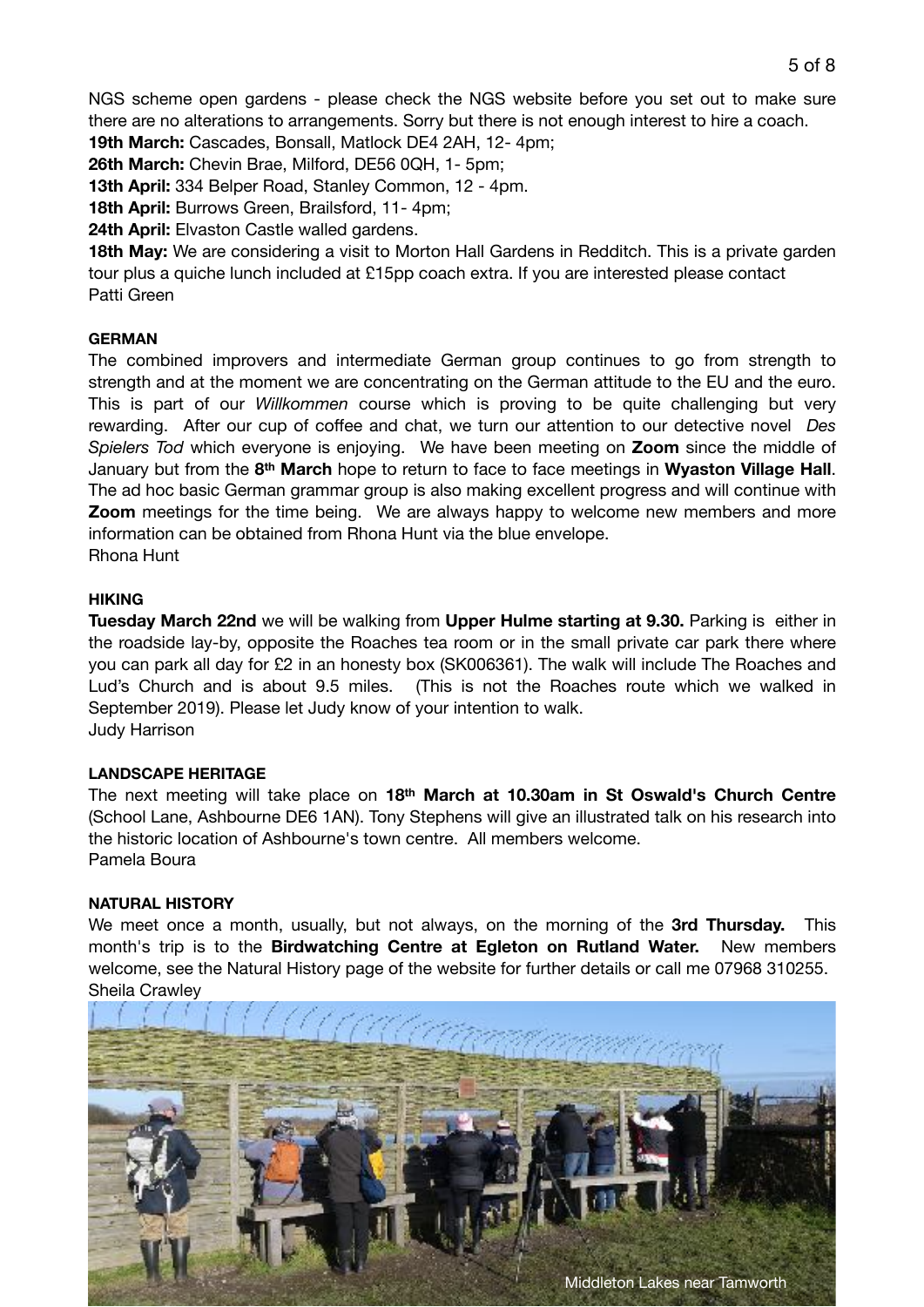#### **PETANQUE**



We continue to meet weekly on **Tuesday and Wednesday mornings at the Red Lion, Hognaston**. New players welcome, see the Petanque page of the website for further details or call me 07968 310255.

Sheila Crawley

#### **PHOTOGRAPHY**

February's meeting was held at the Mayfield Memorial Hall. The theme for February was *Wet* which caused a lot of discussion between members as to what constituted wet within a photograph, e.g. is a photograph of a river wet?

A photograph from each member can now be seen on the website.

Next month's meeting will be at **Mayfield Memorial Hall on Thursday 3rd March at 10:00** when the theme will be *Texture*. A reminder will be sent out at the beginning of March.

New members are always welcome.

John and I look forward to seeing you all next month.

John Green (John.green@outlook.com)

Helen Bluff (helenbluff@btinternet.com)

#### **QIGONG**

In February we had four new members join the class, so our numbers continue to grow and we're averaging about 20 per session, which is great. There is plenty of space at Wyaston Village Hall and it is always warm and welcoming, even when we have the windows open!

Since we started in October, five people have joined u3a in order to come along to class, and I have had further enquiries, so there may be more in future months. I hope they will consider joining other groups as well. Perhaps Disco Dancing?

Lindsay Trevarthen

#### **SCIENCE & ENGINEERING**

We are now meeting in **Wyaston Village Hal**l on the **last Thursday of the month at 10.15 am for 10.30 start.**

At our January meeting Robert Allen, Business Director Highways of Amey Construction, gave us a presentation about the on-going twenty-five-year contract to maintain the roads, pathways, bridges and street furniture of Sheffield. This was a fascinating insight into all the problems not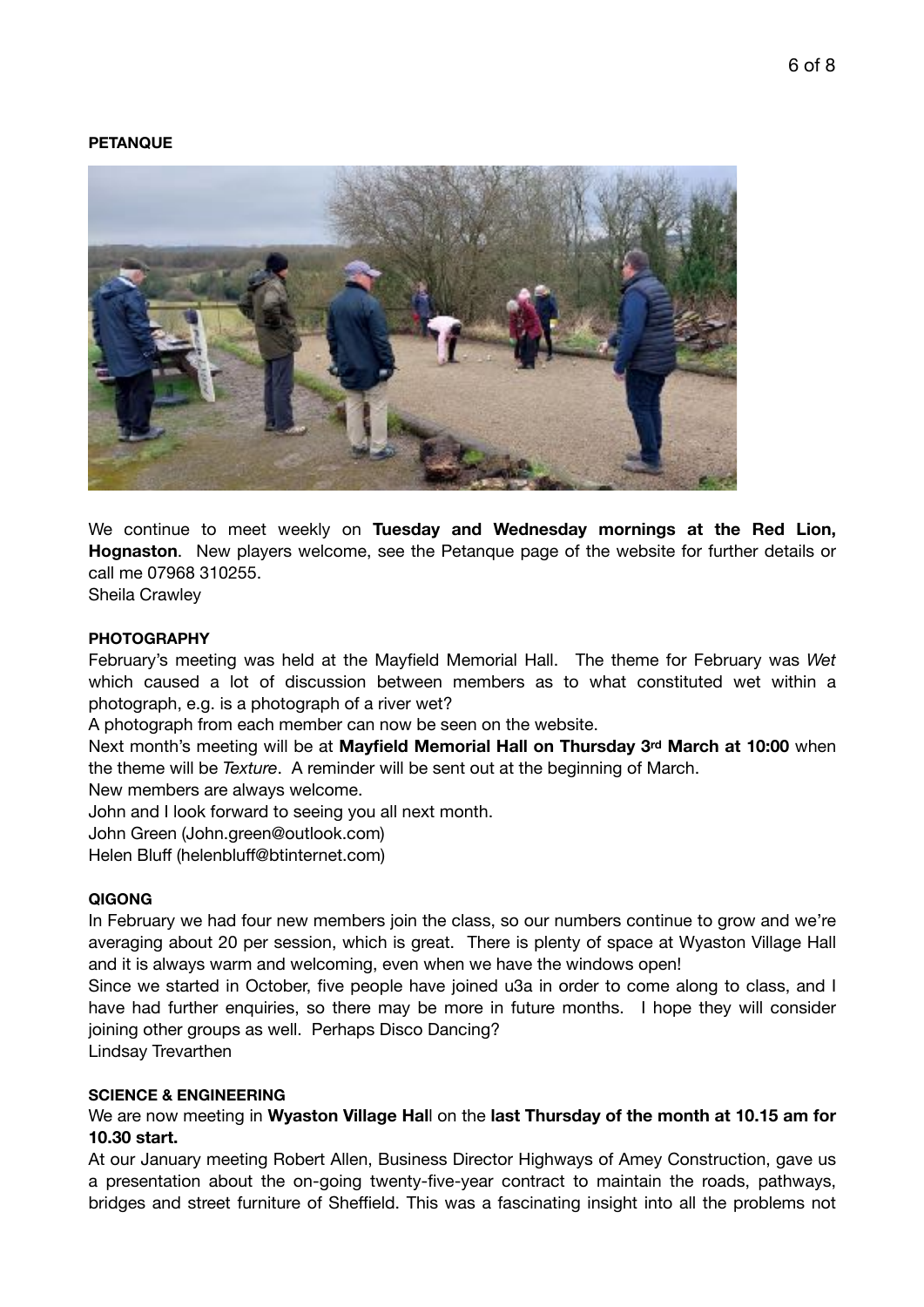only with the trees but also having to suddenly deal with the *Tour de France* arrival. At one time Robert had the ability to control the lights of Sheffield from his smart phone. A most interesting and enlightening presentation.

Our Events diary is as follows: -

**Thursday 24th February**: Dave Billings, the Managing Director of Tornado Motorsport, will give a presentation: *Making a Tornado*

**Thursday 31st March:** The visit to Taylors Bell Foundry in Loughborough is now going ahead on this date. Please note that this list is now closed. If you would still like to come a reserves list has been established.

**Thursday 28th April:** Harry Keeling from Rolls Royce, will be giving a presentation: *Small Modular Reactors – producing carbon-free electricity.* Because of this subject's interest now, this presentation is open to all u3a members. Please e-mail me using the blue envelope on the website if you would like to attend.

**Thursday 26th May:** Roger Alton will give a presentation: *His Majesty's Airship R-100 designed by Barnes Wallis BSc - Innovator Extraordinary*

**Thursday 30th June** Roy Atkinson will give a presentation titled: *Recovery of Canadian Oilsands* All u3a members are welcome to join us, for more information please contact me via the blue envelope on our page in the Ashbourne & District U3A website. Tony Walden

#### **STROLLERS**



The diary for our walks is nearly full but everyone is welcome to lead a favourite walk on a date of their choice. The diary can easily be re-arranged.

**Monday March 7th: Ashbourne towards Mappleton** returning to Ashbourne :3miles. This is a circular walk from Waterside walking through the tunnel to Mappleton. Returning via Belle Vue Road and descending the steps to St Oswald's Church then back to Waterside. Please contact Karen if you wish to join the walk.

Contact details Karen Tallant Tel: 01335 345122 Mobile: 07411430763

**Monday March 21st : Thorpe to Mappleton**: 2 miles. A linear walk from Thorpe along the river Dove to Mappleton. Refreshments at The Okeover Arms. Meet at Halfords to take the Derby Connect Bus to Thorpe and leave prompt at 1.30p.m. The bus will collect at The Okeover Arms to return to Waterside. Please contact Karen if you would like a seat on the bus. Contact Karen Tallant Tel: 01335 345122 Mobile: 07411430763 Karen Tallant

#### **TABLE TENNIS**

After an enforced break, due to the closure of the Leisure Centre over the holiday period, we have resumed our weekly session. It was a pleasure to see everyone again both playing and socialising. Elaine Beard.